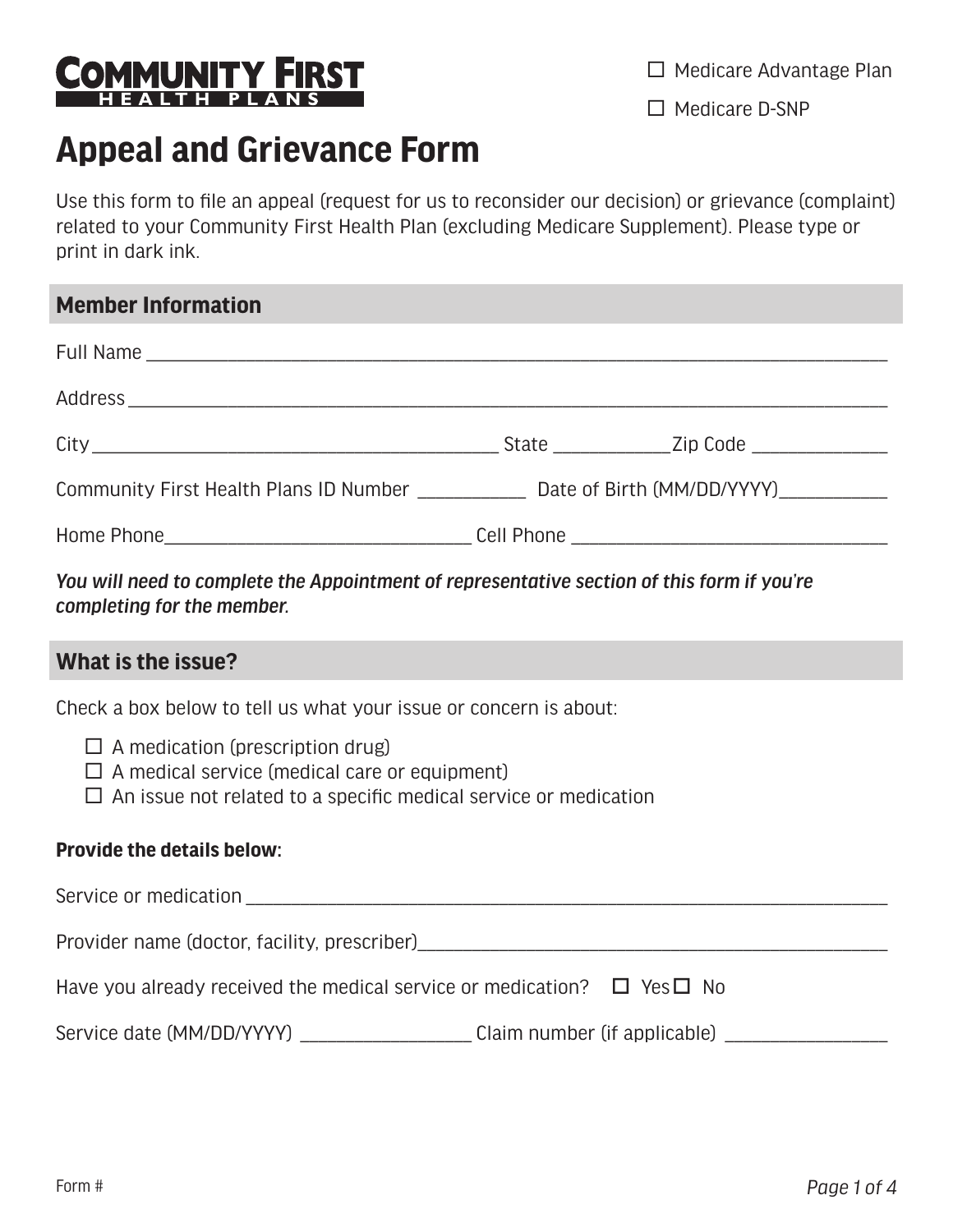# **MUNITY**

# **Appeal and Grievance Form**

**Please tell us what happened.** Be as specific as possible about what happened and who was involved. Include all dates of service and contact with Community First Health Plan employees, healthcare providers, or pharmacies. You may attach extra pages if you need more space. Be sure to include all pages when you send this form.

\_\_\_\_\_\_\_\_\_\_\_\_\_\_\_\_\_\_\_\_\_\_\_\_\_\_\_\_\_\_\_\_\_\_\_\_\_\_\_\_\_\_\_\_\_\_\_\_\_\_\_\_\_\_\_\_\_\_\_\_\_\_\_\_\_\_\_\_\_\_\_\_\_\_\_\_\_\_\_\_\_\_\_\_\_\_\_\_\_\_\_\_

\_\_\_\_\_\_\_\_\_\_\_\_\_\_\_\_\_\_\_\_\_\_\_\_\_\_\_\_\_\_\_\_\_\_\_\_\_\_\_\_\_\_\_\_\_\_\_\_\_\_\_\_\_\_\_\_\_\_\_\_\_\_\_\_\_\_\_\_\_\_\_\_\_\_\_\_\_\_\_\_\_\_\_\_\_\_\_\_\_\_\_\_

\_\_\_\_\_\_\_\_\_\_\_\_\_\_\_\_\_\_\_\_\_\_\_\_\_\_\_\_\_\_\_\_\_\_\_\_\_\_\_\_\_\_\_\_\_\_\_\_\_\_\_\_\_\_\_\_\_\_\_\_\_\_\_\_\_\_\_\_\_\_\_\_\_\_\_\_\_\_\_\_\_\_\_\_\_\_\_\_\_\_\_\_

\_\_\_\_\_\_\_\_\_\_\_\_\_\_\_\_\_\_\_\_\_\_\_\_\_\_\_\_\_\_\_\_\_\_\_\_\_\_\_\_\_\_\_\_\_\_\_\_\_\_\_\_\_\_\_\_\_\_\_\_\_\_\_\_\_\_\_\_\_\_\_\_\_\_\_\_\_\_\_\_\_\_\_\_\_\_\_\_\_\_\_\_

\_\_\_\_\_\_\_\_\_\_\_\_\_\_\_\_\_\_\_\_\_\_\_\_\_\_\_\_\_\_\_\_\_\_\_\_\_\_\_\_\_\_\_\_\_\_\_\_\_\_\_\_\_\_\_\_\_\_\_\_\_\_\_\_\_\_\_\_\_\_\_\_\_\_\_\_\_\_\_\_\_\_\_\_\_\_\_\_\_\_\_\_

\_\_\_\_\_\_\_\_\_\_\_\_\_\_\_\_\_\_\_\_\_\_\_\_\_\_\_\_\_\_\_\_\_\_\_\_\_\_\_\_\_\_\_\_\_\_\_\_\_\_\_\_\_\_\_\_\_\_\_\_\_\_\_\_\_\_\_\_\_\_\_\_\_\_\_\_\_\_\_\_\_\_\_\_\_\_\_\_\_\_\_\_

\_\_\_\_\_\_\_\_\_\_\_\_\_\_\_\_\_\_\_\_\_\_\_\_\_\_\_\_\_\_\_\_\_\_\_\_\_\_\_\_\_\_\_\_\_\_\_\_\_\_\_\_\_\_\_\_\_\_\_\_\_\_\_\_\_\_\_\_\_\_\_\_\_\_\_\_\_\_\_\_\_\_\_\_\_\_\_\_\_\_\_\_

**What results do you want from us?** (Examples include paying for medical care or a drug, investigating a grievance, etc.) Please tell us below.

| What additional documents have you attached? |                                  |  |
|----------------------------------------------|----------------------------------|--|
| $\Box$ Receipt(s)                            | $\Box$ Letter from your provider |  |

 $\Box$  Medical Bill(s)  $\square$  None

 $\Box$  Medical Records  $\Box$  Other

Does your appeal need to be expedited? Expedited (fast) appeals are only for services that haven't been provided yet and only if you and your doctor believe that waiting for a decision under the standard time frame will place your life, health, or ability to regain function in serious jeopardy. Expedited appeals are resolved within 72 hours of when we receive them.

 $\Box$  Please check this box if you need an expedited decision within 72 hours.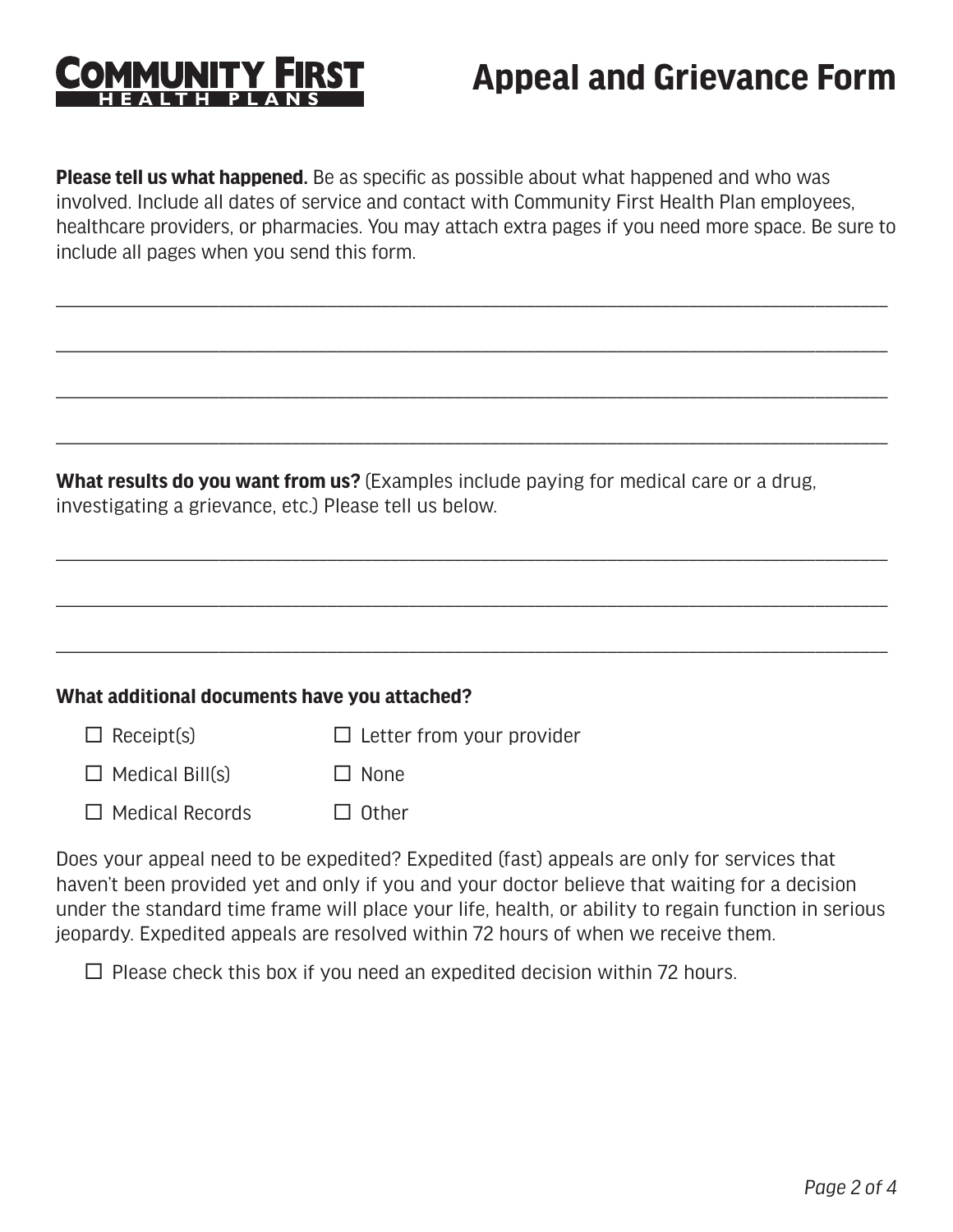

# **Appeal and Grievance Form**

### **Appointment of representative**

If you are the member completed this form and acting on your own behalf, you can skip this section. Fill out the section below only if you are not the member and you are submitting the form on behalf of the member. **Note:** if you are a provider or legal representative, you will need to fill out a separate Appointment of Representative Form.

#### **Section I: Appointment of representative**

I, the contract of the contract of the contract of the contract of the contract of the contract of the contract of the contract of the contract of the contract of the contract of the contract of the contract of the contrac \_\_\_\_\_\_\_\_\_\_\_\_\_\_\_\_\_\_\_\_\_\_\_\_\_\_\_\_\_\_\_\_\_\_\_\_\_\_\_\_\_(representative name) to act as my representative in connection with my claim or asserted right under Title XVIII of the Social Security Act (the Act) and related provisions of Title XI of the Act. I authorize this individual to make any request; to present or to elicit evidence; to obtain appeals information; and to receive any notice in connection with my claim, appeal, grievance, or request wholly in my stead. I understand that personal medical information related to my request may be disclosed to the representative below.

\_\_\_\_\_\_\_\_\_\_\_\_\_\_\_\_\_\_\_\_\_\_\_\_\_\_\_\_\_\_\_\_\_\_\_\_\_\_\_\_\_\_\_\_\_\_\_\_\_\_\_\_\_\_\_\_\_ \_\_\_\_\_\_\_\_\_\_\_\_\_\_\_\_\_\_\_\_\_\_\_\_\_\_

#### **Signature of Party Seeking Representation (the member) Date**

#### **Section II: Acceptance of Appointment**

I, \_\_\_\_\_\_\_\_\_\_\_\_\_\_\_\_\_\_\_\_\_\_\_\_\_\_\_\_\_\_\_\_\_\_\_\_\_\_\_\_\_(representative name), hereby accept the above appointment. I certify that I have not been disqualified, suspended, or prohibited from practice before the Department of Health and Human Services (HHS); that I am not, as a current or former employee of the United States, disqualified from acting as the party's representative; and that i recognize that any fee my be subject to review and approval by the Secretary.

#### **Representative Information**

| At an experience of contracting the contract of a state of the state of the state of the state of the state of |  |  |
|----------------------------------------------------------------------------------------------------------------|--|--|